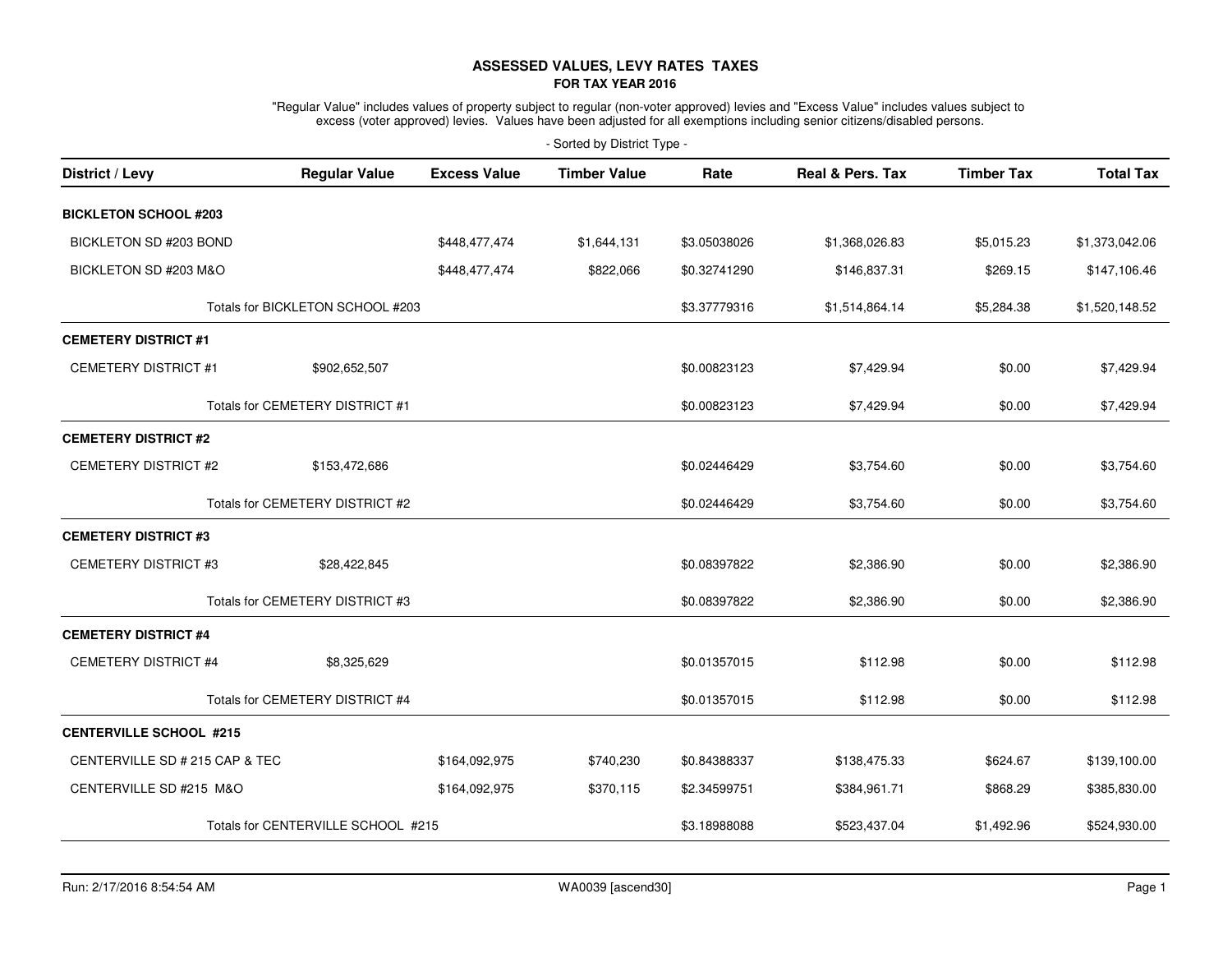| District / Levy                              | <b>Regular Value</b>                             | <b>Excess Value</b> | <b>Timber Value</b> | Rate         | Real & Pers. Tax | <b>Timber Tax</b> | <b>Total Tax</b> |
|----------------------------------------------|--------------------------------------------------|---------------------|---------------------|--------------|------------------|-------------------|------------------|
| <b>CITY OF BINGEN</b>                        |                                                  |                     |                     |              |                  |                   |                  |
| <b>CITY OF BINGEN</b>                        | \$104,247,450                                    |                     |                     | \$1.92397502 | \$200,569.49     | \$0.00            | \$200,569.49     |
|                                              | Totals for CITY OF BINGEN                        |                     |                     | \$1.92397502 | \$200,569.49     | \$0.00            | \$200,569.49     |
| <b>CITY OF GOLDENDALE</b>                    |                                                  |                     |                     |              |                  |                   |                  |
| <b>CITY OF GOLDENDALE</b>                    | \$316,014,919                                    |                     |                     | \$3.00618719 | \$950,000.00     | \$0.00            | \$950,000.00     |
|                                              | Totals for CITY OF GOLDENDALE                    |                     |                     | \$3.00618719 | \$950,000.00     | \$0.00            | \$950,000.00     |
| <b>CITY OF WHITE SALMON</b>                  |                                                  |                     |                     |              |                  |                   |                  |
| CITY OF WHITE SALMON                         | \$294,696,999                                    |                     |                     | \$1.28232843 | \$377,898.34     | \$0.00            | \$377,898.34     |
| CITY OF WHITE SALMON BOND                    |                                                  | \$290,797,486       |                     | \$0.31637137 | \$92,000.00      | \$0.00            | \$92,000.00      |
|                                              | Totals for CITY OF WHITE SALMON                  |                     |                     | \$1.59869980 | \$469,898.34     | \$0.00            | \$469,898.34     |
| <b>COUNTY GENERAL</b>                        |                                                  |                     |                     |              |                  |                   |                  |
| <b>COUNTY GENERAL</b>                        | \$3,478,943,186                                  |                     |                     | \$1.25022929 | \$4,349,476.66   | \$0.00            | \$4,349,476.66   |
|                                              | <b>Totals for COUNTY GENERAL</b>                 |                     |                     | \$1.25022929 | \$4,349,476.66   | \$0.00            | \$4,349,476.66   |
| <b>COUNTY ROAD</b>                           |                                                  |                     |                     |              |                  |                   |                  |
| <b>COUNTY ROAD</b>                           | \$2,763,983,818                                  |                     |                     | \$1.57848621 | \$4,362,910.34   | \$0.00            | \$4,362,910.34   |
| Totals for COUNTY ROAD                       |                                                  |                     |                     | \$1.57848621 | \$4,362,910.34   | \$0.00            | \$4,362,910.34   |
| <b>EMERGENCY MEDICAL SERVICES DISTRICT 1</b> |                                                  |                     |                     |              |                  |                   |                  |
| EMS1                                         | \$3,001,649,650                                  |                     |                     | \$0.30000000 | \$900,494.90     | \$0.00            | \$900,494.90     |
|                                              | Totals for EMERGENCY MEDICAL SERVICES DISTRICT 1 |                     |                     | \$0.30000000 | \$900,494.90     | \$0.00            | \$900,494.90     |
| FIRE DISTRICT #1                             |                                                  |                     |                     |              |                  |                   |                  |
| FIRE DISTRICT #1                             | \$142,855,674                                    |                     |                     | \$0.44902900 | \$64,146.34      | \$0.00            | \$64,146.34      |
|                                              | Totals for FIRE DISTRICT #1                      |                     |                     | \$0.44902900 | \$64,146.34      | \$0.00            | \$64,146.34      |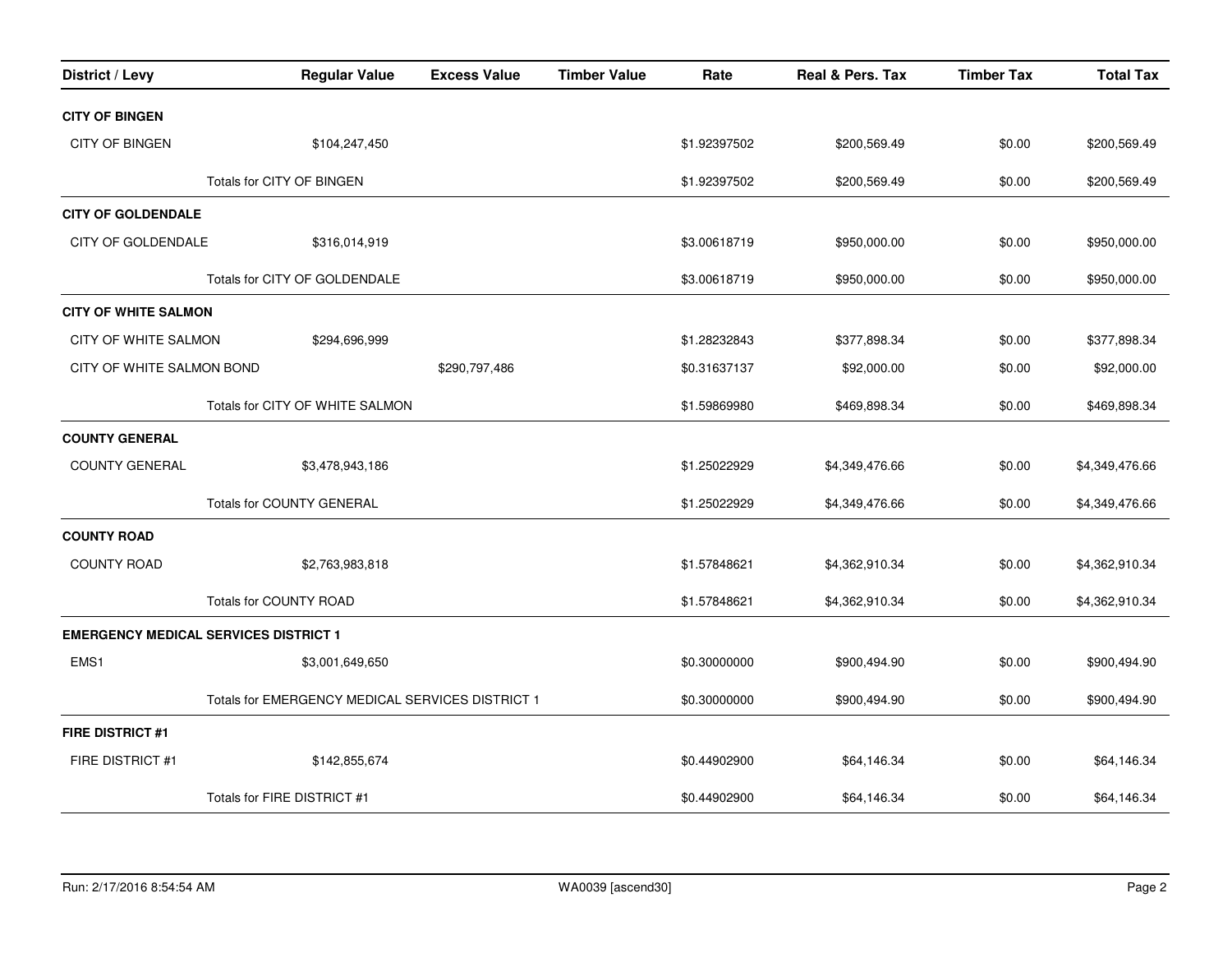| District / Levy          | <b>Regular Value</b>         | <b>Excess Value</b> | <b>Timber Value</b> | Rate         | Real & Pers. Tax | <b>Timber Tax</b> | <b>Total Tax</b> |
|--------------------------|------------------------------|---------------------|---------------------|--------------|------------------|-------------------|------------------|
| FIRE DISTRICT #10        |                              |                     |                     |              |                  |                   |                  |
| FIRE DISTRICT #10        | \$99,203,858                 |                     |                     | \$0.27118230 | \$26,902.33      | \$0.00            | \$26,902.33      |
|                          | Totals for FIRE DISTRICT #10 |                     |                     | \$0.27118230 | \$26,902.33      | \$0.00            | \$26,902.33      |
| <b>FIRE DISTRICT #11</b> |                              |                     |                     |              |                  |                   |                  |
| FIRE DISTRICT #11        | \$34,494,911                 |                     |                     | \$0.92453725 | \$31,891.83      | \$0.00            | \$31,891.83      |
|                          | Totals for FIRE DISTRICT #11 |                     |                     | \$0.92453725 | \$31,891.83      | \$0.00            | \$31,891.83      |
| <b>FIRE DISTRICT #12</b> |                              |                     |                     |              |                  |                   |                  |
| FIRE DISTRICT #12        | \$30,593,841                 |                     |                     | \$0.84756471 | \$25,930.26      | \$0.00            | \$25,930.26      |
|                          | Totals for FIRE DISTRICT #12 |                     |                     | \$0.84756471 | \$25,930.26      | \$0.00            | \$25,930.26      |
| <b>FIRE DISTRICT #13</b> |                              |                     |                     |              |                  |                   |                  |
| FIRE DISTRICT #13        | \$44,515,891                 |                     |                     | \$0.67174079 | \$29,903.14      | \$0.00            | \$29,903.14      |
|                          | Totals for FIRE DISTRICT #13 |                     |                     | \$0.67174079 | \$29,903.14      | \$0.00            | \$29,903.14      |
| <b>FIRE DISTRICT #14</b> |                              |                     |                     |              |                  |                   |                  |
| FIRE DISTRICT #14        | \$56,611,047                 |                     |                     | \$0.68244860 | \$38,634.13      | \$0.00            | \$38,634.13      |
|                          | Totals for FIRE DISTRICT #14 |                     |                     | \$0.68244860 | \$38,634.13      | \$0.00            | \$38,634.13      |
| <b>FIRE DISTRICT #15</b> |                              |                     |                     |              |                  |                   |                  |
| FIRE DISTRICT #15        | \$5,640,328                  |                     |                     | \$0.78582487 | \$4,432.31       | \$0.00            | \$4,432.31       |
|                          | Totals for FIRE DISTRICT #15 |                     |                     | \$0.78582487 | \$4,432.31       | \$0.00            | \$4,432.31       |
| <b>FIRE DISTRICT #2</b>  |                              |                     |                     |              |                  |                   |                  |
| FIRE DISTRICT #2         | \$378,089,678                |                     |                     | \$0.70353679 | \$266,000.00     | \$0.00            | \$266,000.00     |
|                          | Totals for FIRE DISTRICT #2  |                     |                     | \$0.70353679 | \$266,000.00     | \$0.00            | \$266,000.00     |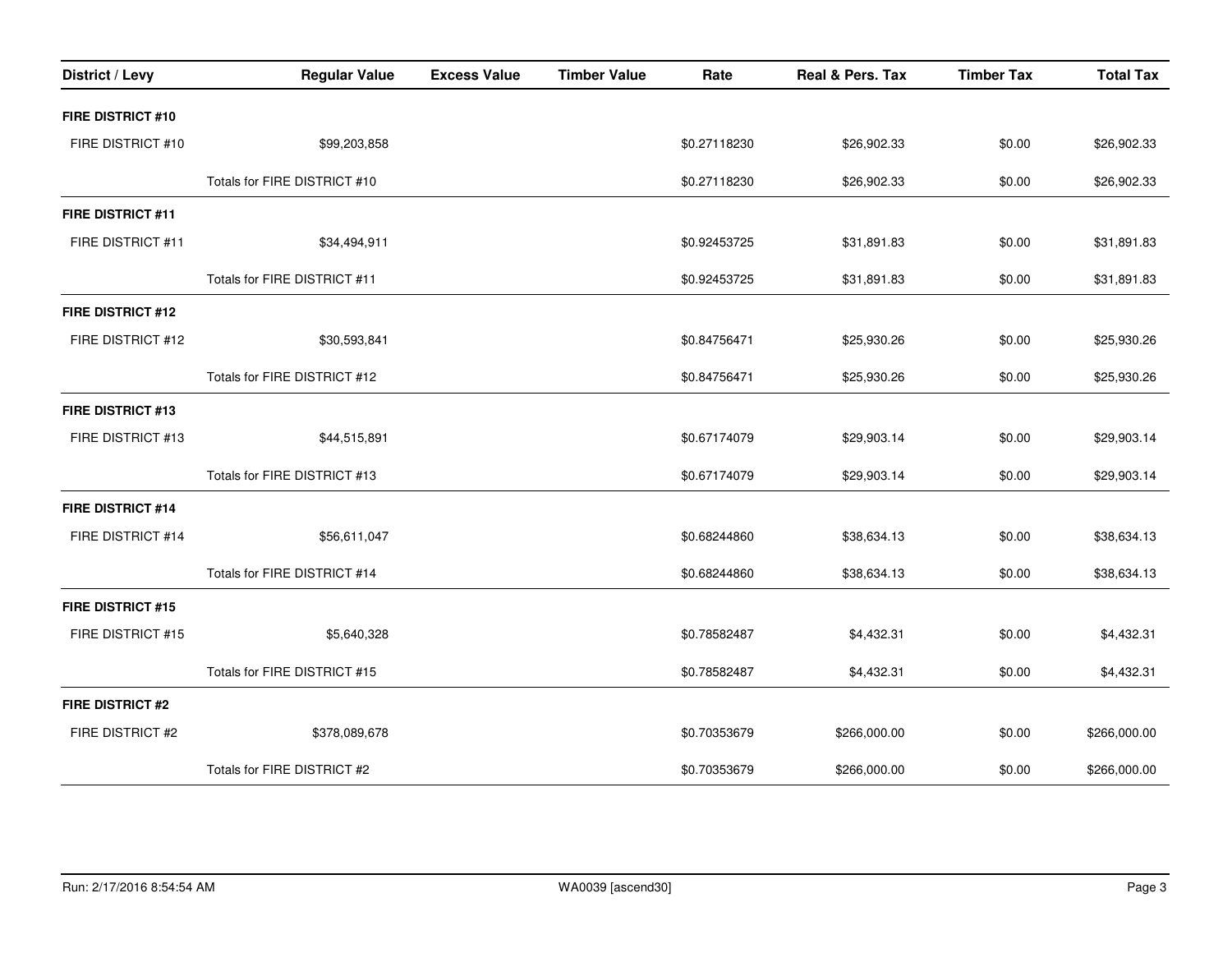| District / Levy         | <b>Regular Value</b>        | <b>Excess Value</b> | <b>Timber Value</b> | Rate         | Real & Pers. Tax | <b>Timber Tax</b> | <b>Total Tax</b> |
|-------------------------|-----------------------------|---------------------|---------------------|--------------|------------------|-------------------|------------------|
| <b>FIRE DISTRICT #3</b> |                             |                     |                     |              |                  |                   |                  |
| FIRE DISTRICT #3        | \$442,374,046               |                     |                     | \$0.92000000 | \$406,984.12     | \$0.00            | \$406,984.12     |
|                         | Totals for FIRE DISTRICT #3 |                     |                     | \$0.92000000 | \$406,984.12     | \$0.00            | \$406,984.12     |
| <b>FIRE DISTRICT #4</b> |                             |                     |                     |              |                  |                   |                  |
| FIRE DISTRICT #4        | \$98,466,511                |                     |                     | \$0.75840618 | \$74,677.61      | \$0.00            | \$74,677.61      |
|                         | Totals for FIRE DISTRICT #4 |                     |                     | \$0.75840618 | \$74,677.61      | \$0.00            | \$74,677.61      |
| <b>FIRE DISTRICT #5</b> |                             |                     |                     |              |                  |                   |                  |
| FIRE DISTRICT #5        | \$183,196,836               |                     |                     | \$0.69385734 | \$127,112.47     | \$0.00            | \$127,112.47     |
|                         | Totals for FIRE DISTRICT #5 |                     |                     | \$0.69385734 | \$127,112.47     | \$0.00            | \$127,112.47     |
| <b>FIRE DISTRICT #6</b> |                             |                     |                     |              |                  |                   |                  |
| FIRE DISTRICT #6        | \$134,179,589               |                     |                     | \$0.40940966 | \$54,934.42      | \$0.00            | \$54,934.42      |
| FIRE DISTRICT #6 BOND   |                             | \$132,621,768       | \$106,727           | \$0.13867218 | \$18,390.95      | \$14.80           | \$18,405.75      |
|                         | Totals for FIRE DISTRICT #6 |                     |                     | \$0.54808184 | \$73,325.37      | \$14.80           | \$73,340.17      |
| <b>FIRE DISTRICT #7</b> |                             |                     |                     |              |                  |                   |                  |
| FIRE DISTRICT #7        | \$735,401,467               |                     |                     | \$0.79024591 | \$581,148.00     | \$0.00            | \$581,148.00     |
|                         | Totals for FIRE DISTRICT #7 |                     |                     | \$0.79024591 | \$581,148.00     | \$0.00            | \$581,148.00     |
| FIRE DISTRICT #8        |                             |                     |                     |              |                  |                   |                  |
| FIRE DISTRICT #8        | \$28,422,845                |                     |                     | \$0.77381170 | \$21,993.93      | \$0.00            | \$21,993.93      |
|                         | Totals for FIRE DISTRICT #8 |                     |                     | \$0.77381170 | \$21,993.93      | \$0.00            | \$21,993.93      |
| <b>FIRE DISTRICT #9</b> |                             |                     |                     |              |                  |                   |                  |
| FIRE DISTRICT #9        | \$259,411,867               |                     |                     | \$0.83924723 | \$217,710.69     | \$0.00            | \$217,710.69     |
|                         | Totals for FIRE DISTRICT #9 |                     |                     | \$0.83924723 | \$217,710.69     | \$0.00            | \$217,710.69     |
|                         |                             |                     |                     |              |                  |                   |                  |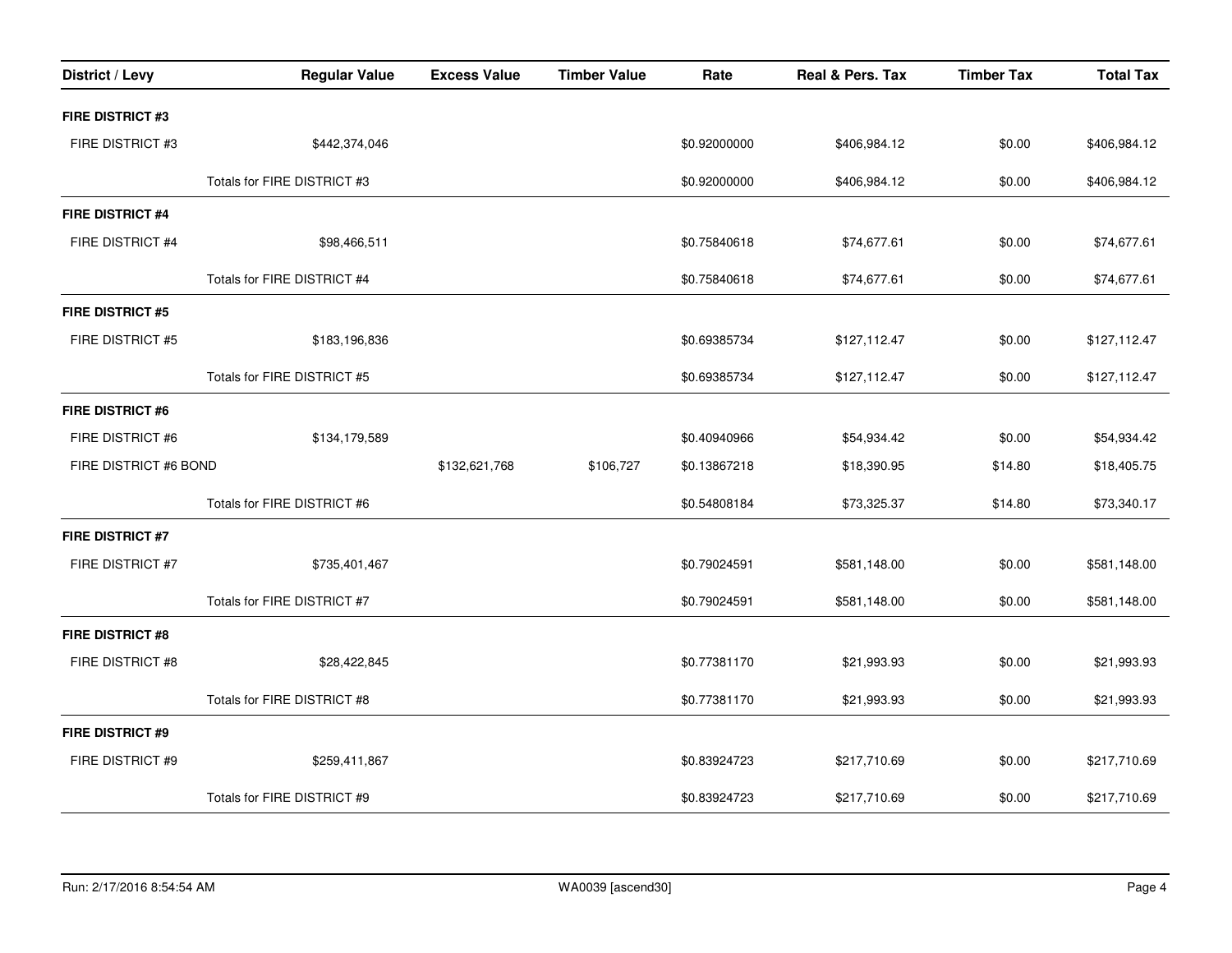| District / Levy                  | <b>Regular Value</b>                 | <b>Excess Value</b> | <b>Timber Value</b> | Rate         | Real & Pers. Tax | <b>Timber Tax</b> | <b>Total Tax</b> |
|----------------------------------|--------------------------------------|---------------------|---------------------|--------------|------------------|-------------------|------------------|
| <b>GLENWOOD SCHOOL #401</b>      |                                      |                     |                     |              |                  |                   |                  |
| GLENWOOD SD #401 M&O             |                                      | \$35,659,316        | \$15,579,257        | \$2.14682012 | \$76,554.14      | \$33,445.86       | \$110,000.00     |
| Totals for GLENWOOD SCHOOL #401  |                                      |                     |                     | \$2.14682012 | \$76,554.14      | \$33,445.86       | \$110,000.00     |
| <b>GOLDENDALE SCHOOL #404</b>    |                                      |                     |                     |              |                  |                   |                  |
| GOLDENDALE SD #404 M&O           |                                      | \$1,130,375,050     | \$25,151,027        | \$2.23715505 | \$2,528,824.25   | \$56,266.75       | \$2,585,091.00   |
|                                  | Totals for GOLDENDALE SCHOOL #404    |                     |                     | \$2.23715505 | \$2,528,824.25   | \$56,266.75       | \$2,585,091.00   |
| <b>HOSPITAL DISTRICT #1</b>      |                                      |                     |                     |              |                  |                   |                  |
| <b>HOSPITAL DISTRICT #1</b>      | \$1,377,464,225                      |                     |                     | \$0.55951839 | \$770,716.57     | \$0.00            | \$770,716.57     |
| HOSPITAL DISTRICT #1 BOND 2007   |                                      | \$1,366,682,062     | \$60,360,550        | \$0.41952830 | \$573,361.80     | \$25,322.96       | \$598,684.76     |
|                                  | Totals for HOSPITAL DISTRICT #1      |                     |                     | \$0.97904669 | \$1,344,078.37   | \$25,322.96       | \$1,369,401.33   |
| <b>HOSPITAL DISTRICT #2</b>      |                                      |                     |                     |              |                  |                   |                  |
| <b>HOSPITAL DISTRICT #2</b>      | \$1,412,876,507                      |                     |                     | \$0.34095705 | \$481,730.20     | \$0.00            | \$481,730.20     |
|                                  | Totals for HOSPITAL DISTRICT #2      |                     |                     | \$0.34095705 | \$481,730.20     | \$0.00            | \$481,730.20     |
| <b>KLICKITAT SCHOOL #402</b>     |                                      |                     |                     |              |                  |                   |                  |
| KLICKITAT SD #402 M&O            |                                      | \$36,252,303        | \$2,363,671         | \$2.33064170 | \$84,491.13      | \$5,508.87        | \$90,000.00      |
|                                  | Totals for KLICKITAT SCHOOL #402     |                     |                     | \$2.33064170 | \$84,491.13      | \$5,508.87        | \$90,000.00      |
| <b>LIBRARY DISTRICT #1</b>       |                                      |                     |                     |              |                  |                   |                  |
| <b>LIBRARY DISTRICT #1</b>       | \$3,478,943,186                      |                     |                     | \$0.44798579 | \$1,558,517.10   | \$0.00            | \$1,558,517.10   |
|                                  | Totals for LIBRARY DISTRICT #1       |                     |                     | \$0.44798579 | \$1,558,517.10   | \$0.00            | \$1,558,517.10   |
| <b>LYLE SCHOOL DISTRICT #406</b> |                                      |                     |                     |              |                  |                   |                  |
| LYLE SD #406 M&O                 |                                      | \$310,647,876       | \$10,513,135        | \$2.31659503 | \$719,645.32     | \$24,354.68       | \$744,000.00     |
|                                  | Totals for LYLE SCHOOL DISTRICT #406 |                     |                     | \$2.31659503 | \$719,645.32     | \$24,354.68       | \$744,000.00     |
|                                  |                                      |                     |                     |              |                  |                   |                  |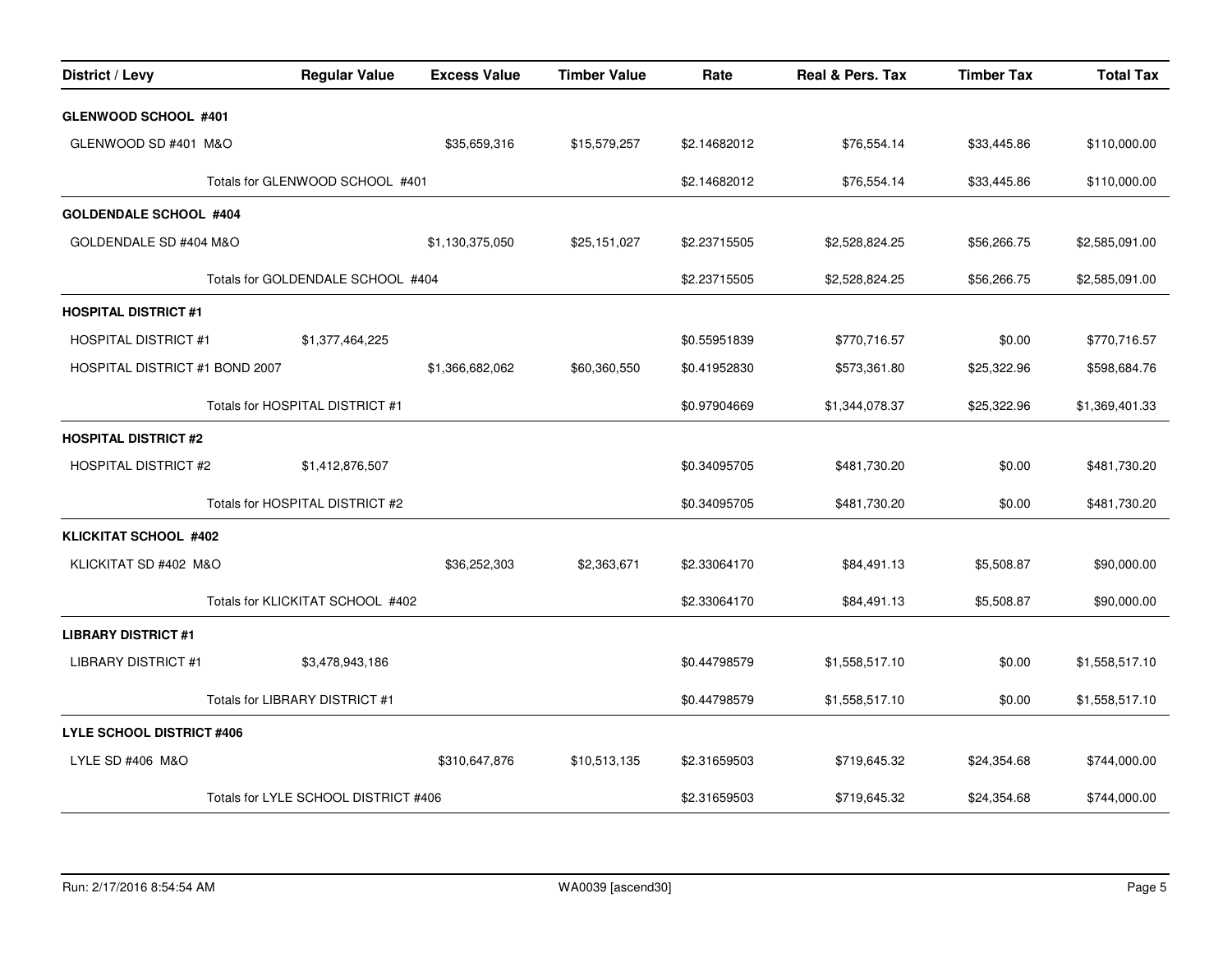| District / Levy                    | <b>Regular Value</b>                   | <b>Excess Value</b> | <b>Timber Value</b> | Rate         | Real & Pers. Tax | <b>Timber Tax</b> | <b>Total Tax</b> |
|------------------------------------|----------------------------------------|---------------------|---------------------|--------------|------------------|-------------------|------------------|
| PORT DISTRICT                      |                                        |                     |                     |              |                  |                   |                  |
| PORT DISTRICT                      | \$1,447,984,320                        |                     |                     | \$0.17449564 | \$252,666.95     | \$0.00            | \$252,666.95     |
| <b>Totals for PORT DISTRICT</b>    |                                        |                     |                     | \$0.17449564 | \$252,666.95     | \$0.00            | \$252,666.95     |
| PROSSER SCHOOL #116/219            |                                        |                     |                     |              |                  |                   |                  |
| PROSSER SD #116 M&O                |                                        | \$76,299,105        |                     | \$3.01990970 | \$230,416.41     | \$0.00            | \$230,416.41     |
|                                    | Totals for PROSSER SCHOOL #116/219     |                     |                     | \$3.01990970 | \$230,416.41     | \$0.00            | \$230,416.41     |
| <b>RECREATION DISTRICT</b>         |                                        |                     |                     |              |                  |                   |                  |
| Park & Recreation District         | \$1,213,167,444                        |                     |                     | \$0.25000000 | \$303,291.86     | \$0.00            | \$303,291.86     |
|                                    | <b>Totals for RECREATION DISTRICT</b>  |                     |                     | \$0.25000000 | \$303,291.86     | \$0.00            | \$303,291.86     |
| ROOSEVELT SCHOOL #403              |                                        |                     |                     |              |                  |                   |                  |
| ROOSEVELT SD #403                  |                                        | \$163,612,929       |                     | \$0.36671919 | \$60,000.00      | \$0.00            | \$60,000.00      |
|                                    | Totals for ROOSEVELT SCHOOL #403       |                     |                     | \$0.36671919 | \$60,000.00      | \$0.00            | \$60,000.00      |
| <b>STATE SCHOOL</b>                |                                        |                     |                     |              |                  |                   |                  |
| <b>STATE SCHOOL</b>                | \$3,468,999,157                        |                     |                     | \$2.11654303 | \$7,342,286.00   | \$0.00            | \$7,342,286.00   |
|                                    | Totals for STATE SCHOOL                |                     |                     | \$2.11654303 | \$7,342,286.00   | \$0.00            | \$7,342,286.00   |
| <b>TROUT LAKE SCHOOL #400</b>      |                                        |                     |                     |              |                  |                   |                  |
| TROUT LAKE SD #400 M&O             |                                        | \$147,644,930       | \$10,870,437        | \$2.59911709 | \$383,746.46     | \$28,253.54       | \$412,000.00     |
|                                    | Totals for TROUT LAKE SCHOOL #400      |                     |                     | \$2.59911709 | \$383,746.46     | \$28,253.54       | \$412,000.00     |
| <b>WHITE SALMON SCHOOL #405/17</b> |                                        |                     |                     |              |                  |                   |                  |
| WHITE SALMON #405 M&O              |                                        | \$892,627,185       | \$15,885,466        | \$2.46327692 | \$2,198,787.95   | \$39,130.30       | \$2,237,918.25   |
| WHITE SALMON SD #405 BOND          |                                        | \$892,627,185       | \$31,770,932        | \$0.38760802 | \$345,989.45     | \$12,314.67       | \$358,304.12     |
|                                    | Totals for WHITE SALMON SCHOOL #405/17 |                     |                     | \$2.85088494 | \$2,544,777.40   | \$51,444.97       | \$2,596,222.37   |